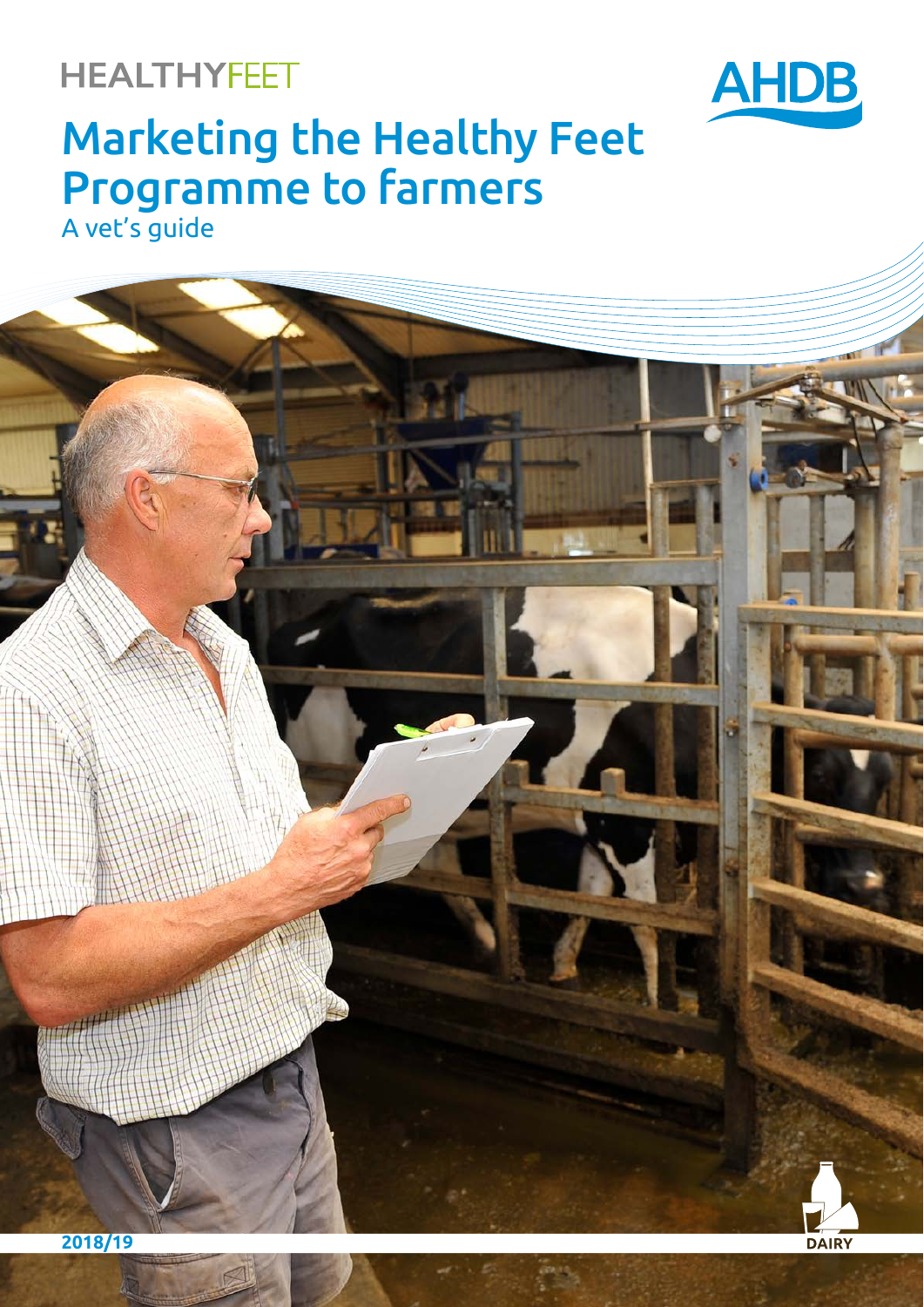# *Contents*

- **3 Introduction**
- **4 Time and money**
- **5 Value**

 $\overline{\phantom{a}}$ 

**6 Ideas**

The information in this booklet was compiled with help from Owen Atkinson, Dairy Veterinary Consultancy Ltd.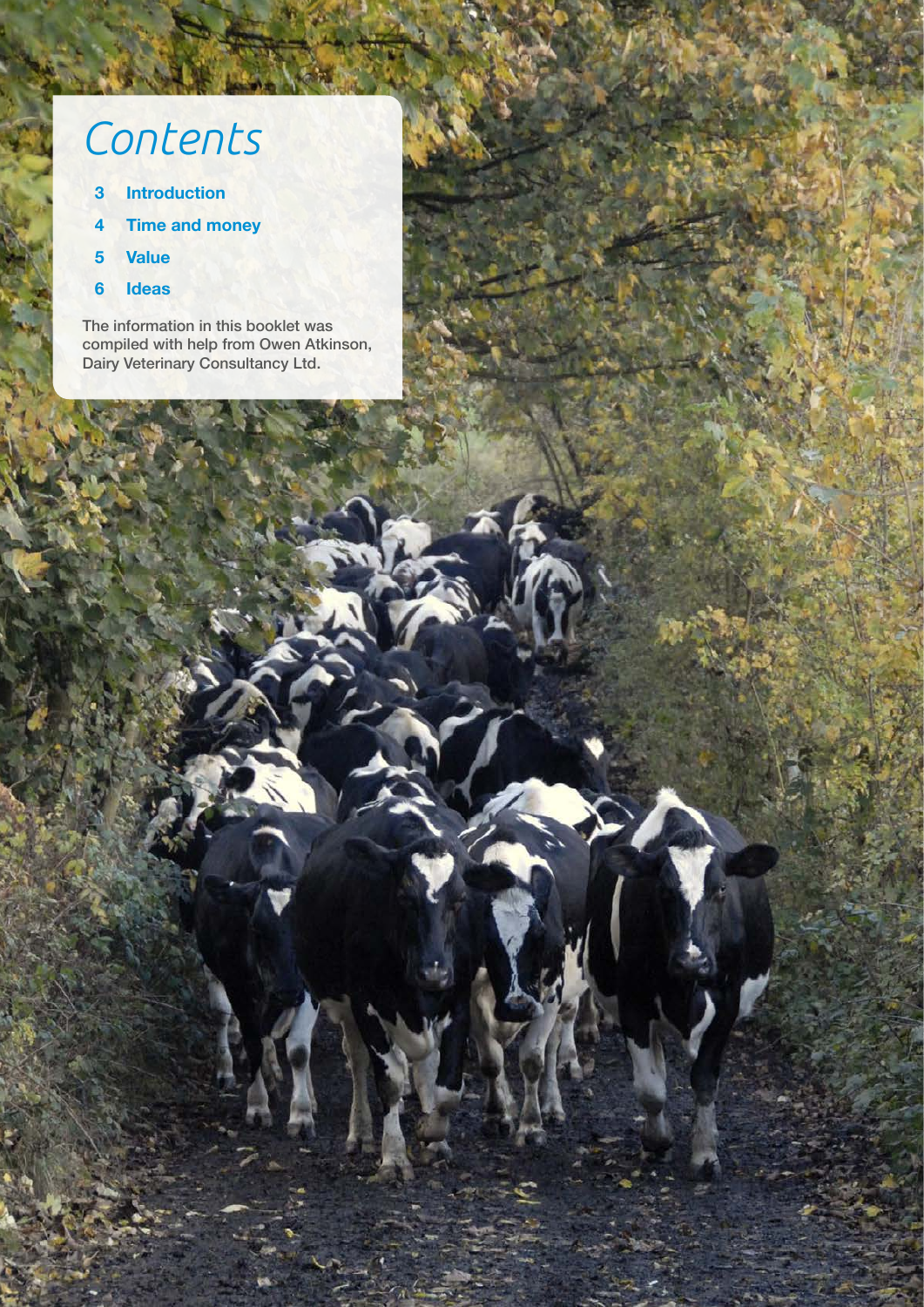# *Introduction*

The Healthy Feet Programme (HFP) works to reduce lameness and gives a return on investment. However, at least initially, this isn't going to get many farmers phoning you and asking for it. If only life were that simple!

Farmers are busy and they have lots of things vying for their time. They also have limited resources and many ways in which they can spend their money. You will need to market the HFP so that it works for your clients and for you.

Often, vets are criticised for relying on selling drugs to support their incomes. And for farmers, it is human nature to be attracted to that 'magic something' in a bottle, or in a bag, which might simply fix a problem. Even if that were true, there aren't many drugs you can sell for lameness – there are no vaccines, and antibiotics have a limited role. So, what are you going to do? Ignore the problem? Allow others to sell spurious solutions? Or push yourself to sell the HFP?

**66** The aim of the Healthy Feet Programme is to help you make the necessary changes to reduce lameness and improve your business performance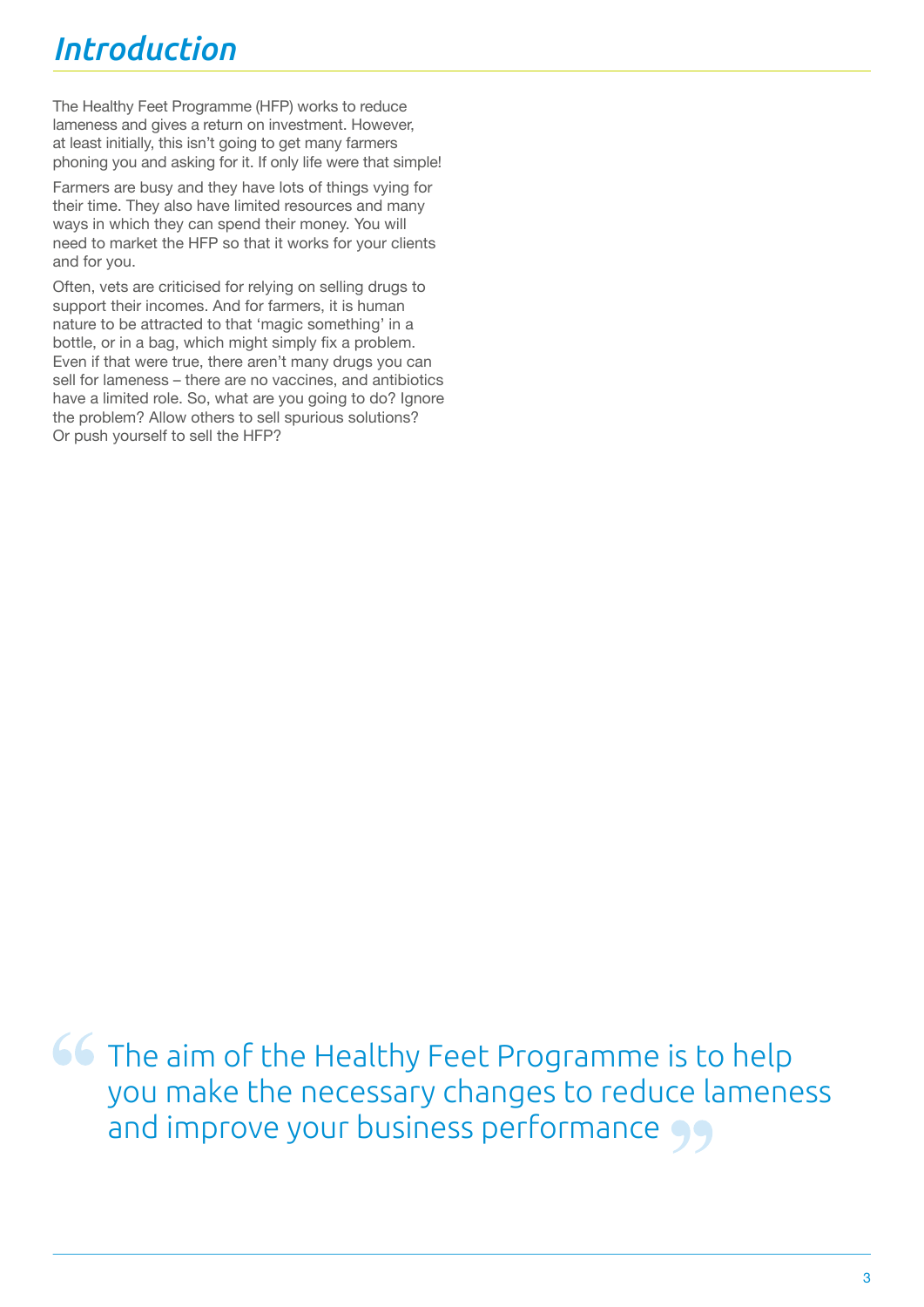# *Time and money*

In the first year, the whole time investment for your vet practice is likely to be:

#### **Example:**

| 5 x Mobility Scoring sessions:                     | 10 hours |
|----------------------------------------------------|----------|
| Initial visit (diagnosis):                         | 3 hours  |
| Second visit (risk assessment):                    | 3 hours  |
| Third visit (develop the plan):                    | 2 hours  |
| Follow up:                                         | 1 hour   |
| Total:                                             | 19 hours |
| (of which 10 hours will done by a mobility scorer) |          |

For the farmer, his/her presence will be required for all but the mobility scoring, so 9 hours.

Sounds a lot? It shouldn't do. Compare this to routine fertility visits. If you visit for 45 minutes every two weeks (a medium-sized farm, typical time), over the year, you would spend 19 hours on farm. The farmer would spend a lot more, as they have to sort out the cows before you arrive.

Even better, you can normally deliver the HFP at a time to suit, for example in the late morning or afternoon when time may be less pressured. There are fewer

visits, so less travel time compared with doing routine fertility work, i.e. more efficient.

How you charge is down to your practice policy, but let's say mobility scorer time is £30/hour and your own professional mobility mentor time is £140/hour. Based on this, and the time allocation above, the whole programme in the first year would cost the farmer £1,260 in professional fees, plus £300 for mobility scoring.

For a 1 million litres/year farm, this equates to 0.156 ppl. Lameness costs the average dairy farm 3.9 ppl. It is unlikely you are going to eliminate lameness in just one year, so you aren't going to recoup all of that for the farmer. But you only need to achieve a 4% lameness reduction for the farmer to break even on your fees.

In fact, a previous study found that farmers averaged 22% lameness reduction in their first year of the HFP. That would give a return on investment on your fees of over 5:1 for even a modest-sized herd. Larger herds (2.25 million litres/year) give a return of investment of around 12:1 on your fees, and around 6:1 on your fees, plus money spent on changes they make. That is in the first year! After that, the return on investment becomes even greater.

The larger the herd, or the greater the reduction in lameness, the greater the return on investment is likely to be.

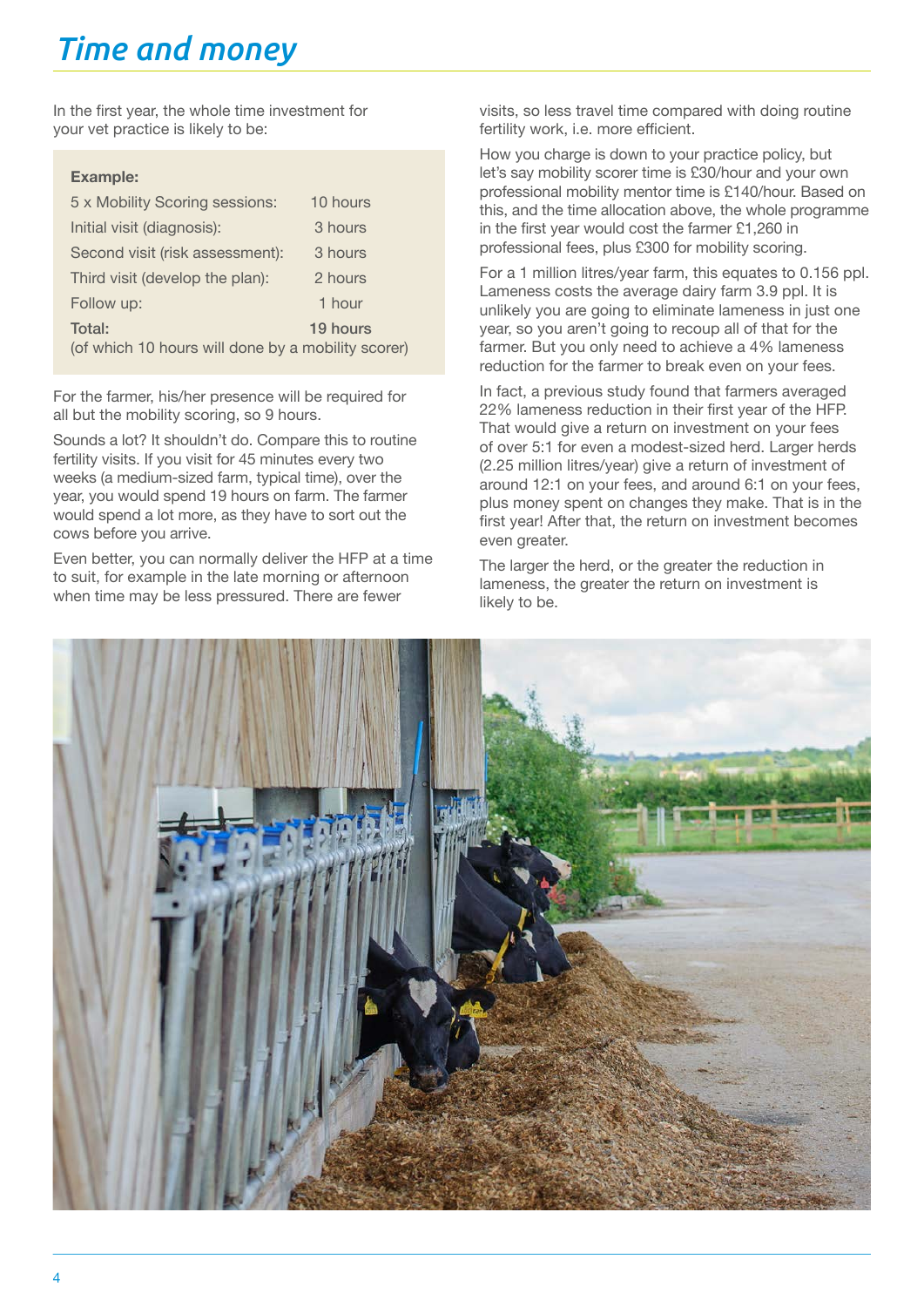### *Value*



The value to the farmer is obvious: they will get more money and more time, once they engage in the HFP and see a reduction in lameness.

Lame cows cost money and time. Spending less time treating lame cows is one of the first comments that many farmers have made after reducing lameness via the HFP. None of them comment that the time spent doing the Programme could have been better spent elsewhere. In fact, the initial time investment is often valued for helping the farm team work more effectively together, regardless of any further benefits by reducing lameness.

What is the value to your business when you become an active mobility mentor? That needs some thought. It may be different for different practices and individuals, but, beyond the initial fees earned, here are some benefits which have come from earlier mobility mentors:

- **More job satisfaction**
- Cementing the client: vet relationship or the client: practice bond
- **Being an impetus for developing a suite of** para-professional services, such as mobility scoring, foot trimming, freeze branding, vaccinating, calf weighing, etc.
- **•**  Involvement in areas of the farm you would not otherwise have had
- Building confidence in your own ability to deliver advisory services
- **Building farmers' confidence in paying for your** advisory services rather than relying on drugs
- Developing new transferable skills as an adviser/coach
- **Building a reputation as vets who deliver results** and vets who care about what is important to their farmers
- Ongoing income: mobility scoring does not stop, and nor will your involvement in reducing lameness in subsequent years
- Initiating something that grows and grows: one farm leads to another. That leads to benchmarking and Healthy Feet discussion groups, which leads to more demand, including from farmers who aren't yet your clients

It may be the case, to a dyed in the wool old-school vet, that marketing and delivering the Healthy Feet Programme can be a more difficult way to earn a crust than selling drugs that walk out of the door with very little effort. However, taking a more long-term view and with appreciation for the sustainability of farm veterinary practice, many forward-looking vets see the value this type of fee-earning work brings to them and their practices.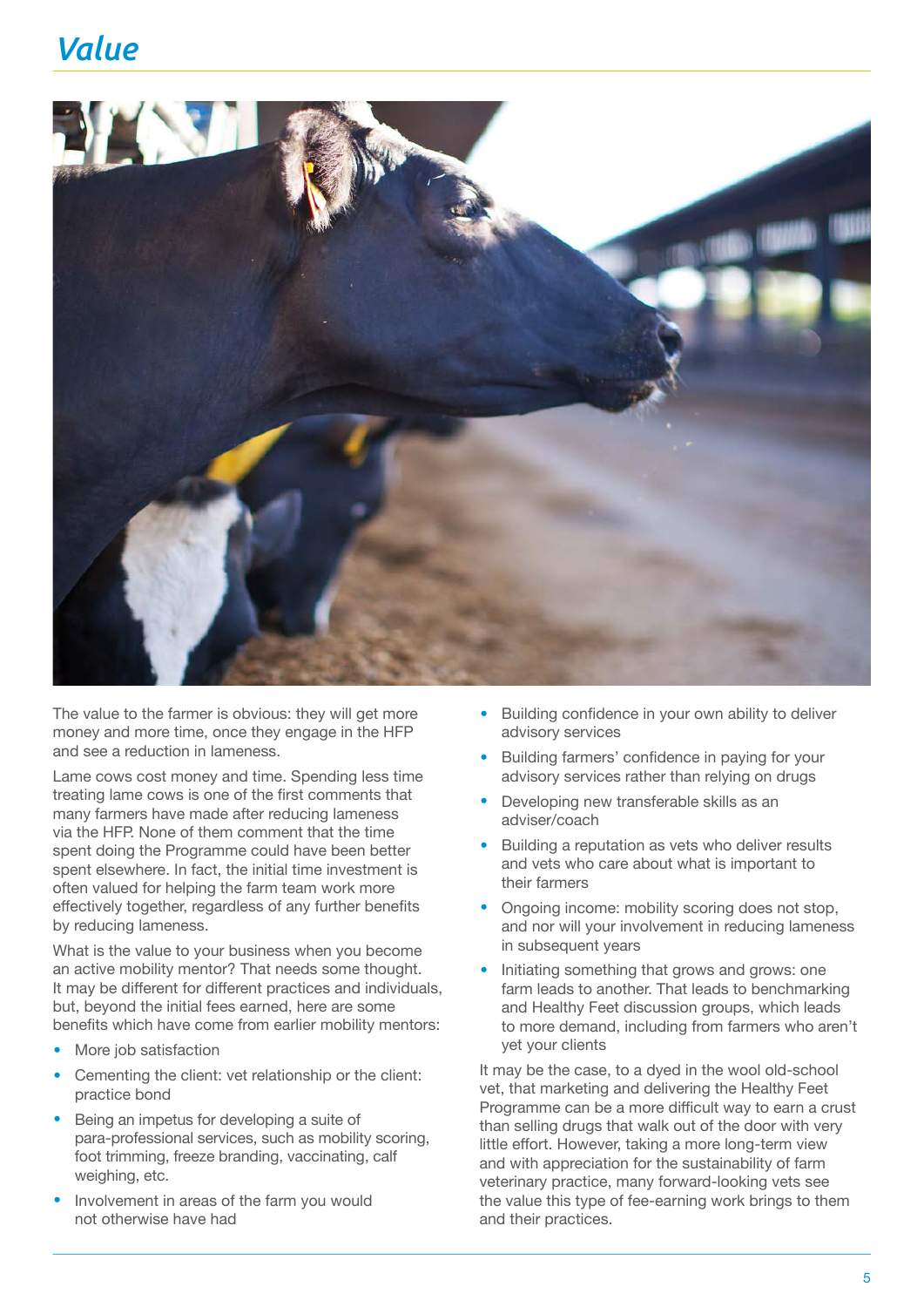# *Ideas*

No one is claiming that starting out on marketing the HFP is easy. Learning from other mobility mentors can help. Mobility mentors are encouraged to attend catch-up meetings to share and discuss ideas. There are many examples of how practices have successfully incorporated the HFP into their work, but all have had to start somewhere.

Some ideas from the experience of other mobility mentors include:

#### Go for low hanging fruit

Initially, choose keen farmers that you get on well with. While you might have in mind some other farms that you feel would benefit more from tackling lameness, in fact, the first few farms you work with may have lameness relatively under control as these are the ones who prioritise it already. Don't beat yourself up if you spend longer than you intend and charge less than you'd like for the first HFP you deliver. Consider your first couple of farms as a learning exercise for yourself, too.

#### Use your practice newsletter

Promote yourself as the practice lameness expert. Let everyone know your interest, that you are a mobility mentor and that you have had further training in this area. When you have successes, celebrate them and spread the news.

#### Engage your colleagues

Let other vets and staff in the practice know you are looking for new Healthy Feet farms. Tell them what you can do. All you require from them is a bit of promotion and the leads – you will do the rest.

#### Develop a mobility scoring capacity

Trying to do the mobility scoring yourself is probably the most common stumbling block for mobility mentors. It is better to train someone up. This could be someone who already works for the practice, a local selfemployed milk recorder, or other individual. You might already employ para-professionals or 'vet techs' in the practice, in which case these are the most logical people to become mobility scorers. Ensure they are trained properly and are members of ROMS (Register of Mobility Scorers – **[roms.org.uk](http://www.roms.org.uk)**). Resist the temptation to use students; having a consistent scorer is more important than using someone who costs less.

#### Consider a monthly fee/contract

There are many different ways you can charge for your time. A large one-off lump sum is likely to be unpalatable to many farmers. It may be simplest to spread the work over a few months and charge your time just as you normally would for other types of work. This way, the additional fee on the vet's bill is unlikely to be significant for any individual month. Conversely, other practices charge a monthly contract fee, say £150, to cover the periodic mobility scoring and all vet time on the HFP. This spreads the cost over a whole year. Sometimes, the HFP is part of a full annual foot care package that includes foot trimming.

#### Start a Healthy Feet discussion group

After your first farm, you have the basis of a discussion group. You can invite farmers, with or without a small charge, and do a farm walk to discuss what you have done and what the plan is about. This can be very motivating for the HFP farm, as well as show-casing your work. All or some of the farmers may wish to benchmark themselves and your independent mobility scoring service suddenly takes off. Mobility scoring is the logical beginning for more farms doing the HFP.

#### Offer 'HFP-lite'

Some farmers may not want to commit until they have more idea of what will be involved. As a minimum, you'll need an independent mobility score for the farm, and then a one-hour farm walk or co-trimming session to discuss the issues. Charge for this. Your farmer will soon get a taste and see if it is for them. They might be tempted to try for themselves an intervention that they have had in mind before committing to the full HFP. That's fine, and you can offer a further independent mobility score to measure their progress. Be aware, however, that the full HFP benefits are very unlikely to be seen by the farmer by opting for this 'HFP-lite' option.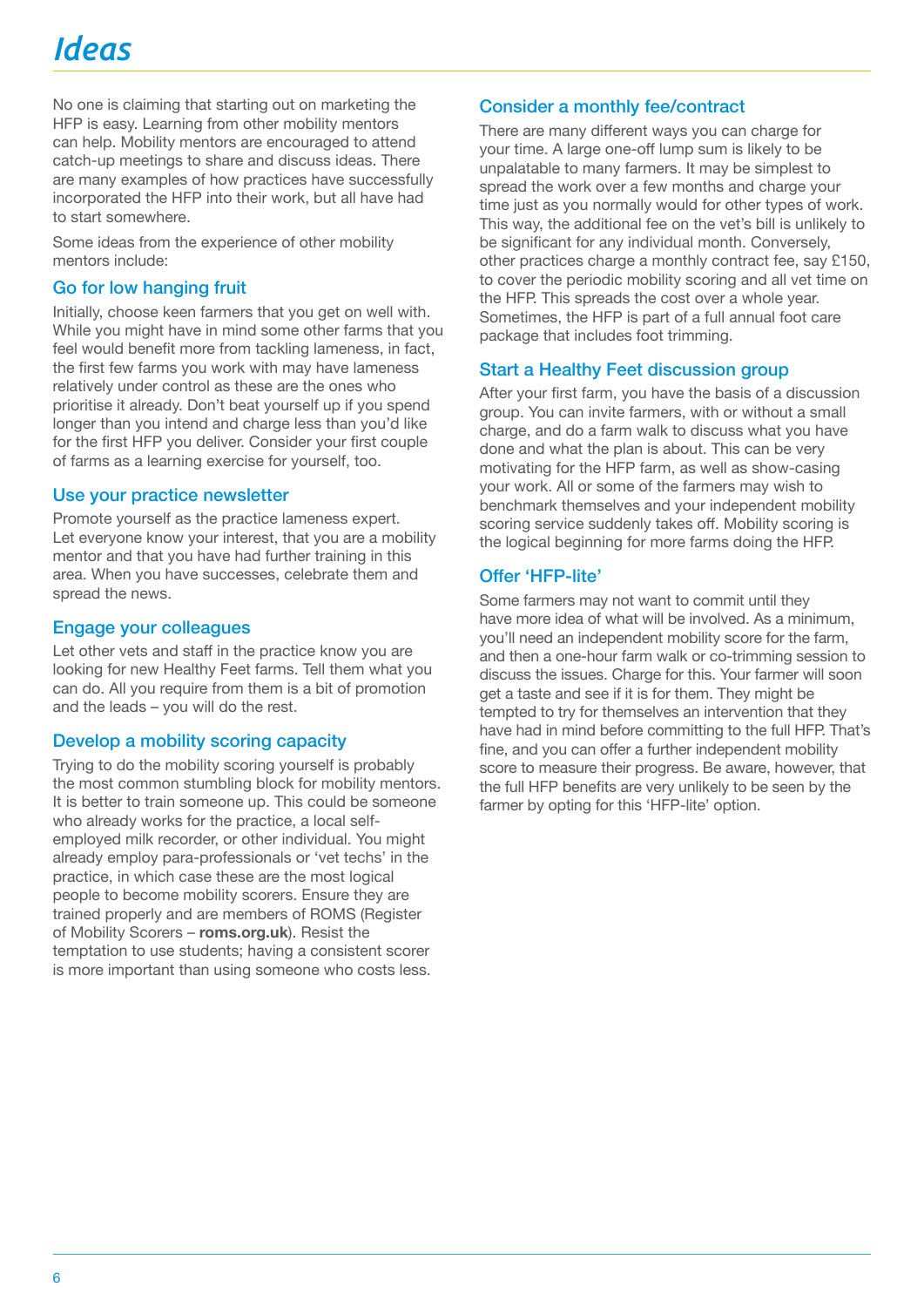#### Set up a time-lapse camera

For one vet practice, collecting some time-lapse footage of cow behaviour in their clients' herds using a GoPro camera was just the hook required to encourage farmers to do the HFP. It was about piquing the farmers' interest with some fascinating viewing, while demonstrating the enthusiasm and expertise of the mobility mentor, too. There is often more to lameness reduction than farmers first realise (both the causes and effects), and a little discussion on cow behaviour in a shed can be just what is needed to set the wheels in motion.

#### Use available funding

Sometimes, there are funding initiatives, which may be linked to grants that farmers are applying for, to part pay for delivery of the HFP. While it is best not to get too reliant on these initiatives, if they are easily available it makes sense to make use of them. External funding might just help to get you going on your first few programmes. Never become dependent on funding or use lack of funding as an excuse not to deliver the HFP. That way could lead to failure.

#### Buddy up

If there are two trained mobility mentors in the practice, you are more likely to help and enthuse each other. It makes it easier organising a Healthy Feet discussion group, for example. If that isn't possible for you, choose a member of support staff with whom you can partner (e.g. a mobility scorer) to become lameness champions together.

#### Make use of the HFP support

In addition to having a buddy within your own practice, use the HFP support network offered by AHDB. The HFP is supported by an experienced and enthusiastic team who will be happy to help you with technical queries, or to use as a sounding board. You can also join regular meetings with like-minded mobility mentors to top up your knowledge, confidence and enthusiasm as well as sharing new ideas.